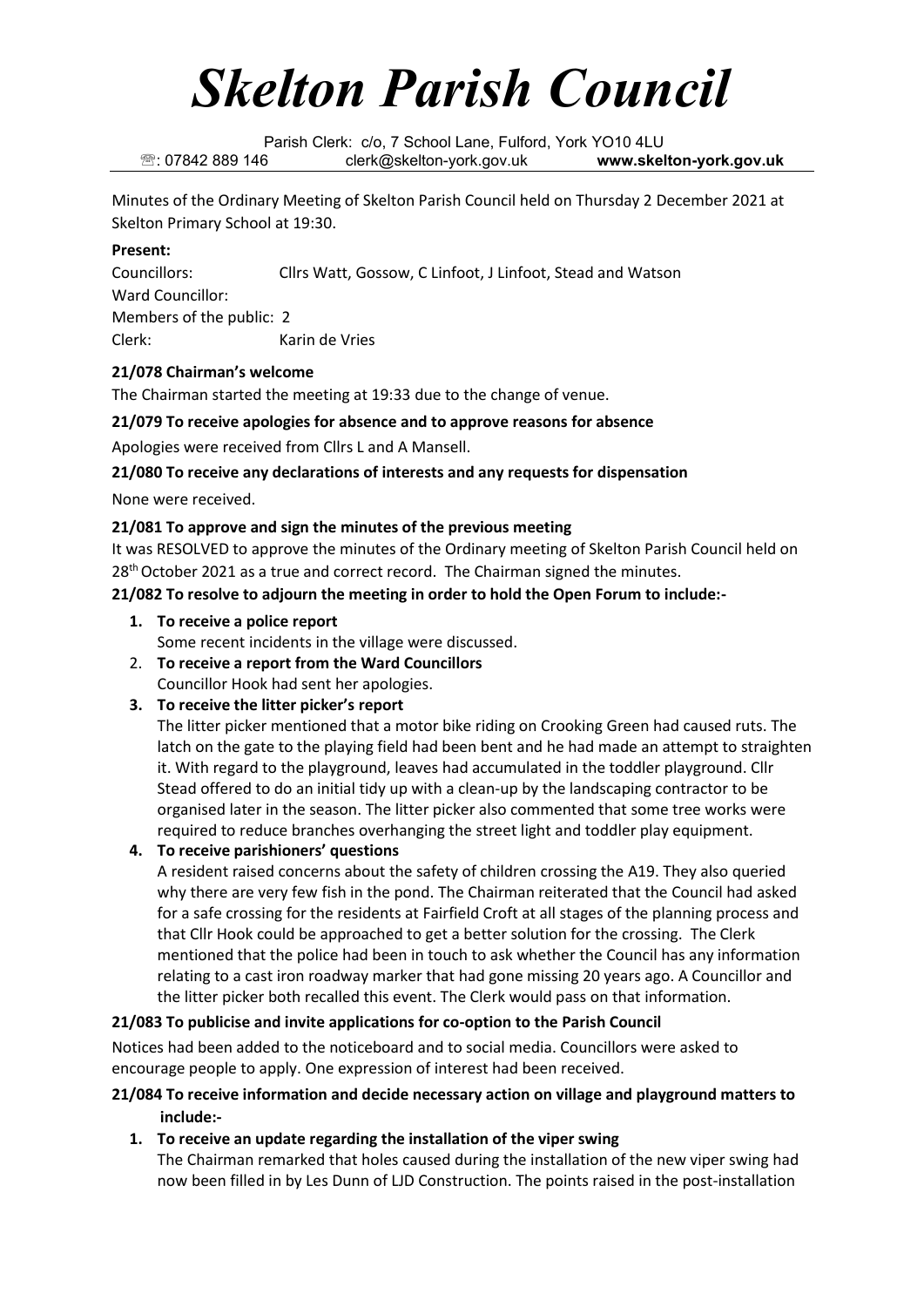inspection report had been queried with Hags. They had responded that the installation was in accordance with the BS standards. It was concluded that the problem mainly arose due to the ground underneath the viperswing being on a slope and that the invoice could be paid.

- **2. To consider requesting quotations for repairs to play equipment** The recent ROSPA Playsafety report had flagged that a number of non-urgent repairs were required. The City of York play officer, Dave Meigh, had been consulted and stated that the items just needed some minor repairs. In addition, some protective caps also needed replacing. The Clerk was asked to seek quotations for the works.
- 3. **To consider a request from the Skelton Village Trust with regard to the planting of two trees** The Skelton Village Trust had offered to replace a dead tree and to add another tree along the pasture path. It was RESOLVED to accept the kind offer. In addition, a tree for the Queen's Platinum Jubilee was discussed and the Clerk was asked to add the tree to the budget for 2022/23 and to the agenda for the next meeting.
- **4. To receive an update regarding a pilot of the North Yorkshire Police Neighbourhood Community Problem Solving Plan for the Skelton layby** Some discussion took place about the nuisance caused by the layby and potential solutions. It was hoped that the Police Fire and Crime Commissioner would make sufficient funding available to extend the fencing.
- **5. To note the installation of a memorial sign at the site of the crash of the Halifax HR 664** After the sign had been installed, many residents had asked questions in relation to the crash.
- **6. To consider correspondence with the Environment Agency with regard to tree planting**  The Clerk had contacted the Environment Agency but had not received a response yet.
- **7. To note correspondence in relation to a Vehicle Activated Sign** The Chairman had reported the non-working Vehicle Activated Sign located by the junction of The Village and Brecksfield. The CYC Officer was to arrange removing the sign and installing a speed monitor. The percentile speeds would then be assessed to determine whether a repaired Vehicle Activated Sign was still required and whether it would be a CYC or a Parish Council funding responsibility.
- **8. To note correspondence relating to the road surface and signage for Pasture Close** A small and obscured cul-de-sac sign for Pasture Close had been reported but correspondence from the City of York officer simply stated that the signage meets the standards. Cllr Hook had reported that the road surface would be repaired.

# **21/085 To receive and consider a report from the Cemetery Advisory Panel and decide on any necessary action**

- **1. To receive a report of a site visit held on 30 October 2021** Cllr Chris Linfoot reported that a site visit had been held on 30 October 2021. It was decided that the Cemetery Advisory Panel would hold a remote meeting to discuss the ideas of individual members and to discuss the budget.
- **2. To note the Defra consultation in relation to Environmental Permitting and to delegate a response to the Cemetery Advisory Panel** Many concerns were raised about the DEFRA consultation about the proposed introduction of Environmental Permitting for cemeteries and the impact on the future capacity of the cemetery. It was RESOLVED to delegate a response to the Cemetery Advisory Panel.

# **21/086 Financial Matters and Governance**

- **1.** To receive the bank reconciliation and budget monitoring report for October 2021. It was RESOLVED to approve the financial reports for October 2021.
- **1. To note the following receipts:-** None.
- **2. To confirm the following payments:** a. Salaries, oncosts and expenses November [BP] 6 1.42 b. Home working allowance clerk **b.** [BP] 6 26.00